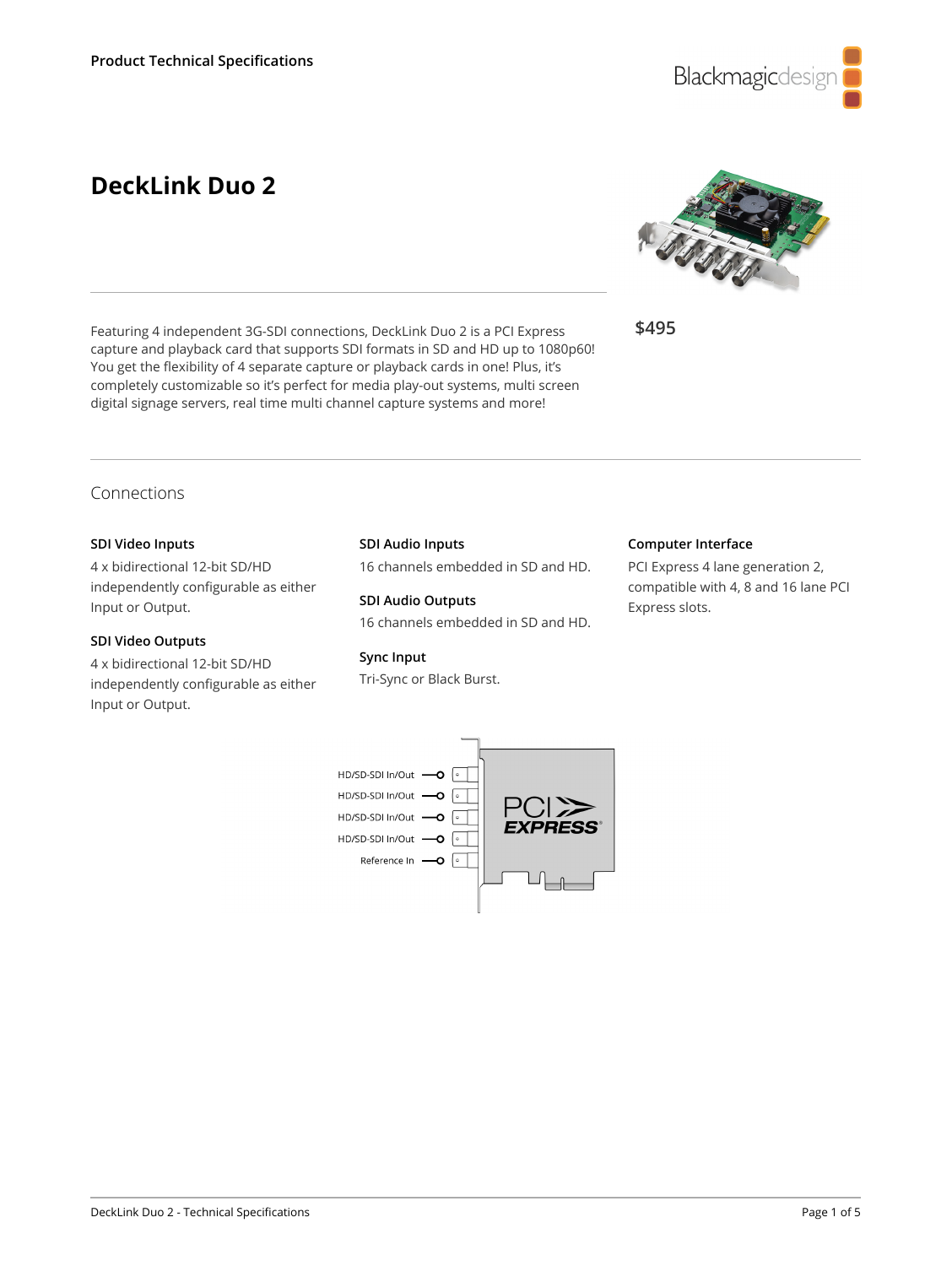# Supported Codecs

AVC-Intra, AVCHD, Canon XF MPEG2, Digital SLR, DV-NTSC, DV-PAL, DVCPRO50, DVCPROHD, DPX, HDV, HEVC, XDCAM EX, XDCAM HD, XDCAM HD422, DNxHR & DNxHD, Apple ProRes 4444, Apple ProRes 422 HQ, Apple ProRes 422, Apple ProRes LT, Apple ProRes 422 Proxy, Uncompressed 8-bit 4:2:2, Uncompressed 10-bit 4:2:2, Uncompressed 10‑bit 4:4:4

# Software

# **Software Included**

Media Express, Disk Speed Test, LiveKey, Blackmagic Desktop Video Utility and Blackmagic driver on Mac OS and Windows. Media Express, Blackmagic Desktop Video Utility and Blackmagic driver on Linux.

### **Internal Software Upgrade**

Firmware built into software driver. Loaded at system start or via updater software.

### **Physical Installation**

PCI Express 4 lane generation 2, compatible with 4 and 8 lane PCI Express slots on Mac OS, Windows and Linux. Mac OS systems require a Mac Pro computer with PCI Express slots. Please check the Support pages to see the full system requirements.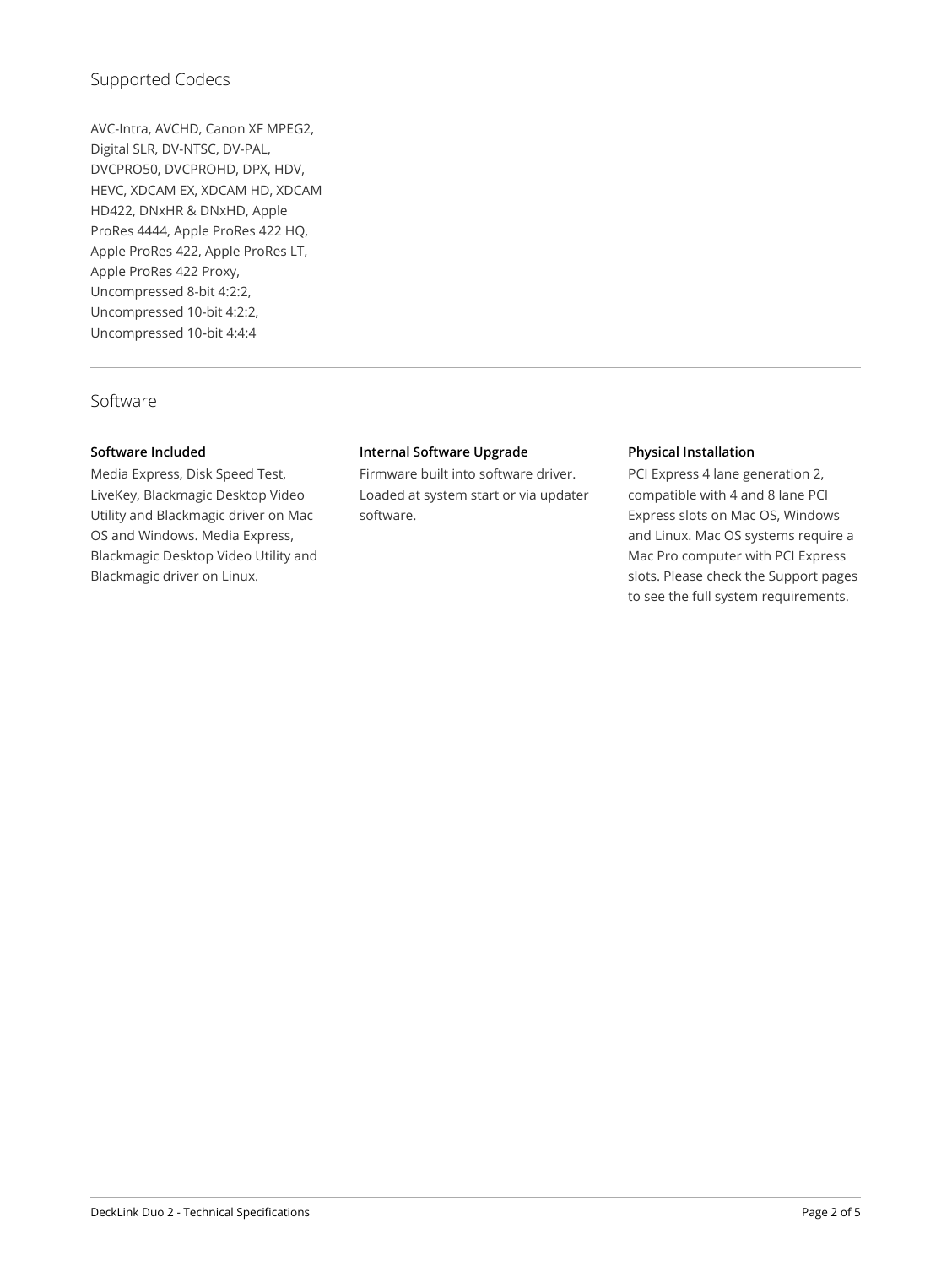# Software Applications



### Adobe Photoshop CC

# **Other supported applications include**:

The Foundry Nuke, Grass Valley Edius, Sony Catalyst Production Suite, Tools On Air Just: Play & Live & In, Softron MovieRecorder & MReplay, Adobe Flash Media Live Encoder, Telestream Wirecast, Livestream Producer, Resolume Arena, Magix Vegas Pro & Movie Edit Pro Premium, Corel VideoStudio Pro, CyberLink PowerDirector, Vidblaster X & Studio & Broadcast, Uniplay One & CG, CasparCG Server, Magicsoft CG, Xsplit Broadcaster, Imagine Communications Velocity & InfoCaster, DevTek Easy Media Suite, Metus Ingest, Boinx Software MimoLive, Cinegy Capture Pro, vMix Live, Renewed Vision ProPresenter, Ventuz Director, Class X Liveboard & Coral CG, Glookast Capturer, Open Broadcaster Software Studio, Nautilus NEMO3D, Burst Video WebClip2Go & [REC]Marker, Autodesk Flame.

# Video Standards

# **SD Video Standards**

525i59.94 NTSC, 625i50 PAL

#### **HD Video Standards**

720p50, 720p59.94, 720p60 1080p23.98, 1080p24, 1080p25, 1080p29.97, 1080p30, 1080p50, 1080p59, 1080p59.94, 1080p60 1080PsF23.98, 1080PsF24, 1080PsF25, 1080PsF29.97, 1080PsF30 1080i50, 1080i59.94, 1080i60

#### **SDI Compliance**

SMPTE 259M, SMPTE 292M, SMPTE 296M, SMPTE 372M, SMPTE 425M, ITU-R BT.656 and ITU-R BT.601.

#### **SDI Metadata Support**

RP 188/SMPTE 12M-2 and closed captioning.

#### **Audio Sampling**

Television standard sample rate of 48 kHz and 24 bit.

#### **SDI Color Precision**

8, 10, 12-bit RGB 4:4:4 in all modes up to 1080p30 and 8, 10-bit YUV 4:2:2 in all modes. 12-bit RGB 4:4:4 only supported in playback.

#### **SDI Video Sampling**

8, 10, 12-bit RGB 4:4:4 in all modes up to 1080p30 and 8, 10-bit YUV 4:2:2 in all modes. 12-bit RGB 4:4:4 only supported in playback.

### **Color Space**

REC 601, REC 709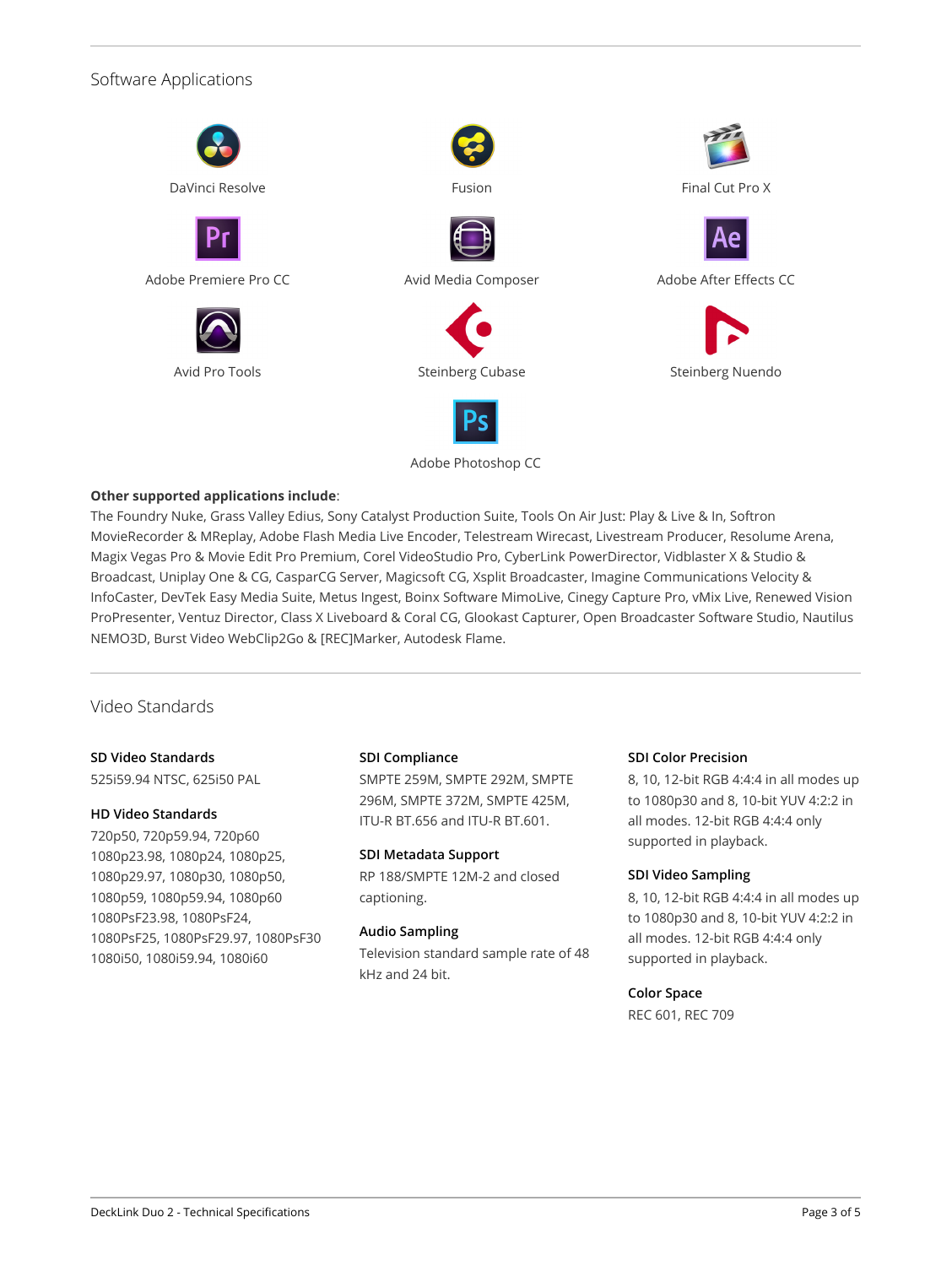# Processing

# **Colorspace Conversion**

Hardware based real time.

# **HD Down Conversion**

Built in, high quality software down converter on playback and capture. Down converted SD selectable between letterbox and anamorphic 16:9 styles.

#### **HD Up Conversion**

Built in, high quality software up converter from SD to 720HD or 1080HD on input. Selectable between 4:3 pillarbox, 14:9 zoom and 16:9 zoom.

# **Cross Conversion**

Built in, high quality software cross conversion from 720HD to 1080HD, 1080HD to 720HD on playback.

### **Real Time Effects**

DaVinci Resolve, Final Cut Pro X internal effects. Adobe Premiere Pro CC Mercury Playback Engine effects. Avid Media Composer internal effects.

# Physical Specifications



# Operating Systems



Mac 10.14 Mojave, Mac 10.15 Catalina or later.



Windows 8.1 and 10, all 64-bit. Linux